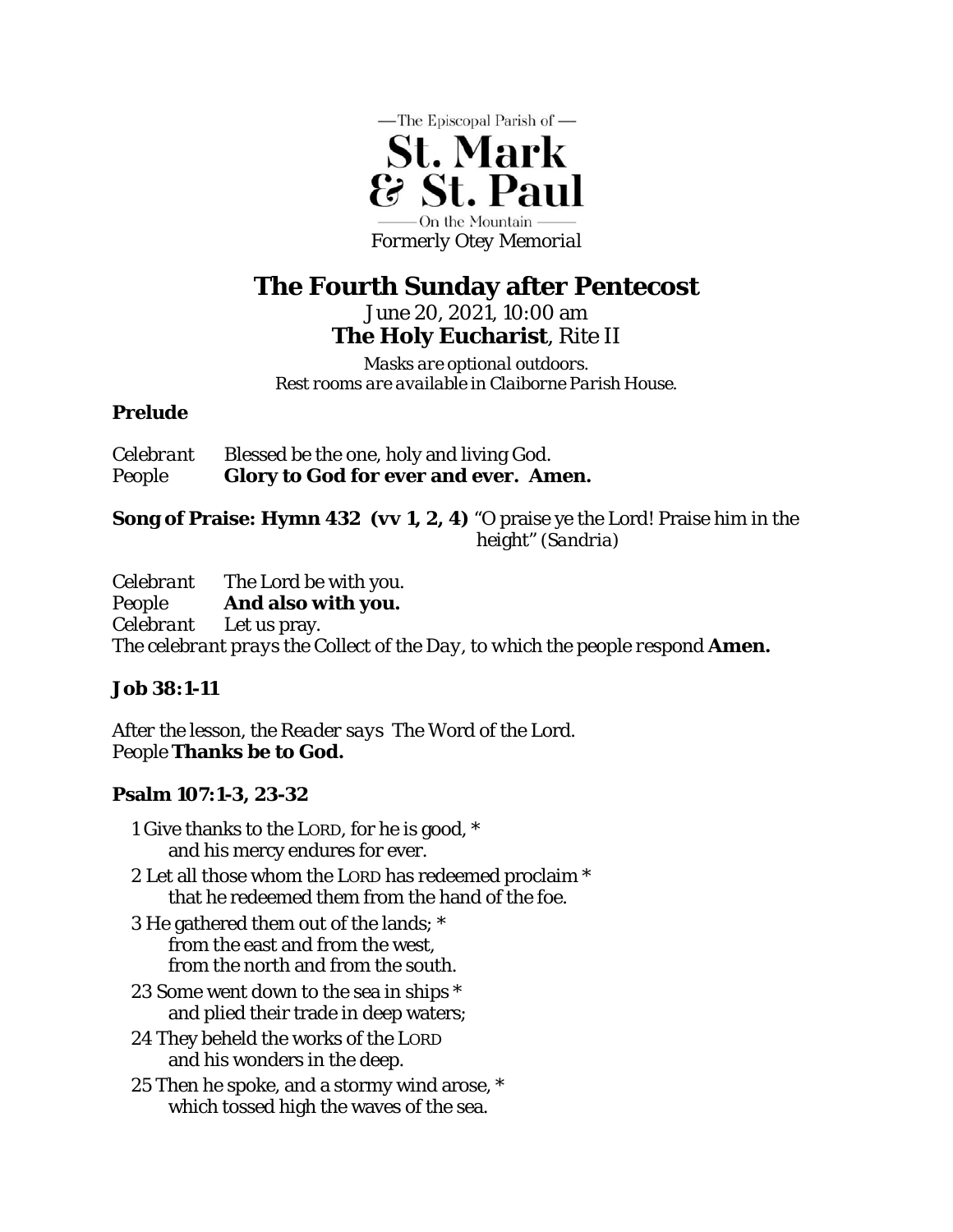- 26 They mounted up to the heavens and fell back to the depths; \* their hearts melted because of their peril.
- 27 They reeled and staggered like drunkards \* and were at their wits' end.
- 28 Then they cried to the LORD in their trouble, \* and he delivered them from their distress.
- 29 He stilled the storm to a whisper \* and quieted the waves of the sea.
- 30 Then were they glad because of the calm, \* and he brought them to the harbor they were bound for.
- 31 Let them give thanks to the LORD for his mercy \* and the wonders he does for his children.
- 32 Let them exalt him in the congregation of the people \* and praise him in the council of the elders.

# **2 Corinthians 6:1-13**

*After the lesson, the Reader says* The Word of the Lord. *People* **Thanks be to God.** 

# **At the Sequence: Jamaican Alleluias**



*Deacon* The Holy Gospel of our Lord Jesus Christ according to Mark. *People* **Glory to you, Lord Christ.** 

### **Mark 4:35-41**

*After the Gospel, the Deacon says* The Gospel of the Lord. *People* **Praise to you, Lord Christ.** 

**Sermon** Rob Lamborn **Rob Lamborn** Rob Lamborn **Rob Lamborn** 

**The Nicene Creed** 

**We believe in one God, the Father, the Almighty,**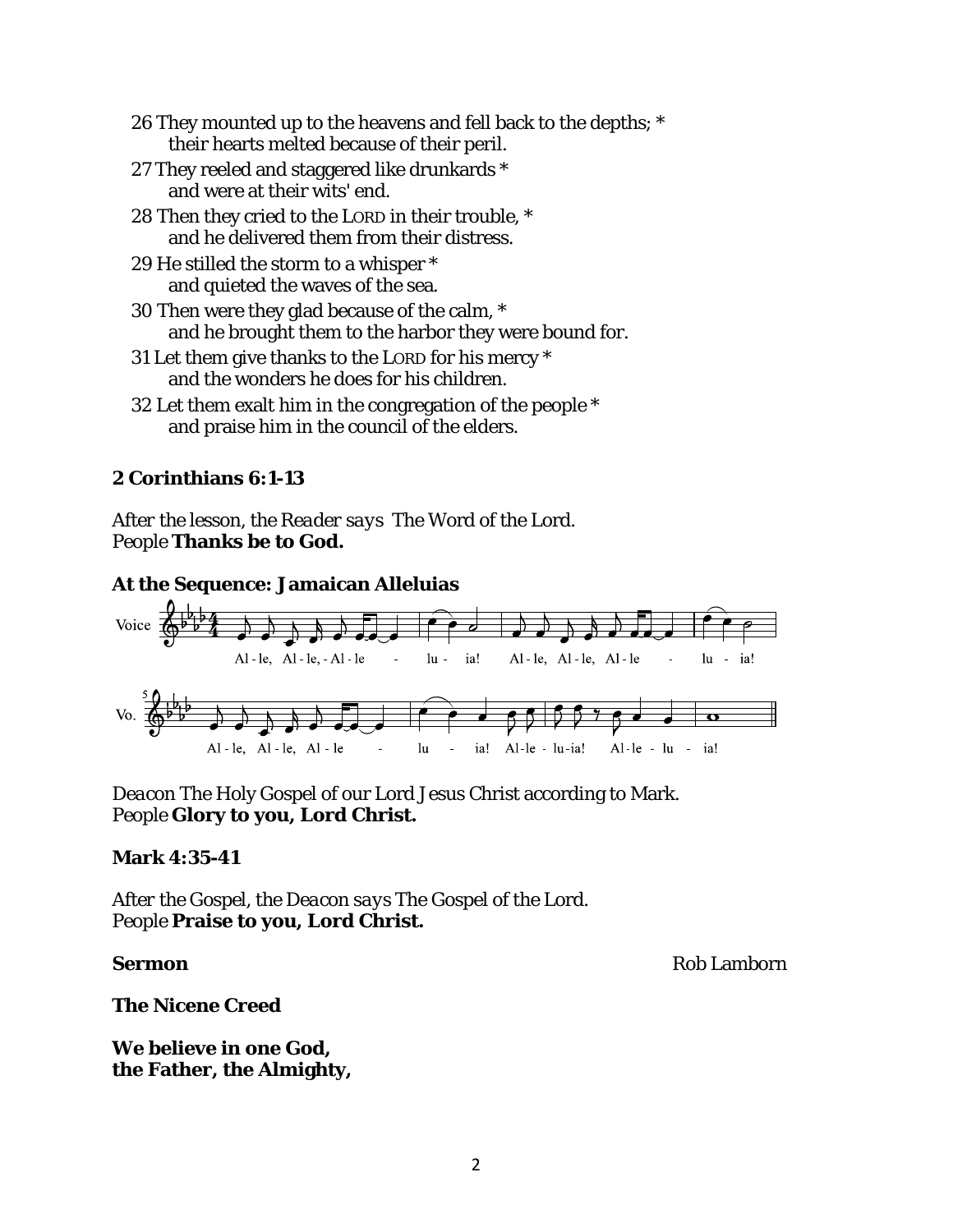**maker of heaven and earth, of all that is, seen and unseen. We believe in one Lord, Jesus Christ, the only Son of God, eternally begotten of the Father, God from God, Light from Light, true God from true God, begotten, not made, of one Being with the Father. Through him all things were made. For us and for our salvation he came down from heaven: by the power of the Holy Spirit he became incarnate from the Virgin Mary, and was made man. For our sake he was crucified under Pontius Pilate; he suffered death and was buried. On the third day he rose again in accordance with the Scriptures; he ascended into heaven and is seated at the right hand of the Father. He will come again in glory to judge the living and the dead, and his kingdom will have no end. We believe in the Holy Spirit, the Lord, the giver of life, who proceeds from the Father and the Son. With the Father and the Son he is worshiped and glorified. He has spoken through the Prophets. We believe in one holy catholic and apostolic Church. We acknowledge one baptism for the forgiveness of sins. We look for the resurrection of the dead, and the life of the world to come. Amen.** 

**Prayers of the People**, Form IV *The people respond to each petition* **Hear our prayer.** 

*The Deacon or Celebrant says*  Let us confess our sins against God and our neighbor. *Silence may be kept.* 

*Minister and People*  Most merciful God, we confess that we have sinned against you in thought, word, and deed, by what we have done, and by what we have left undone. We have not loved you with our whole heart;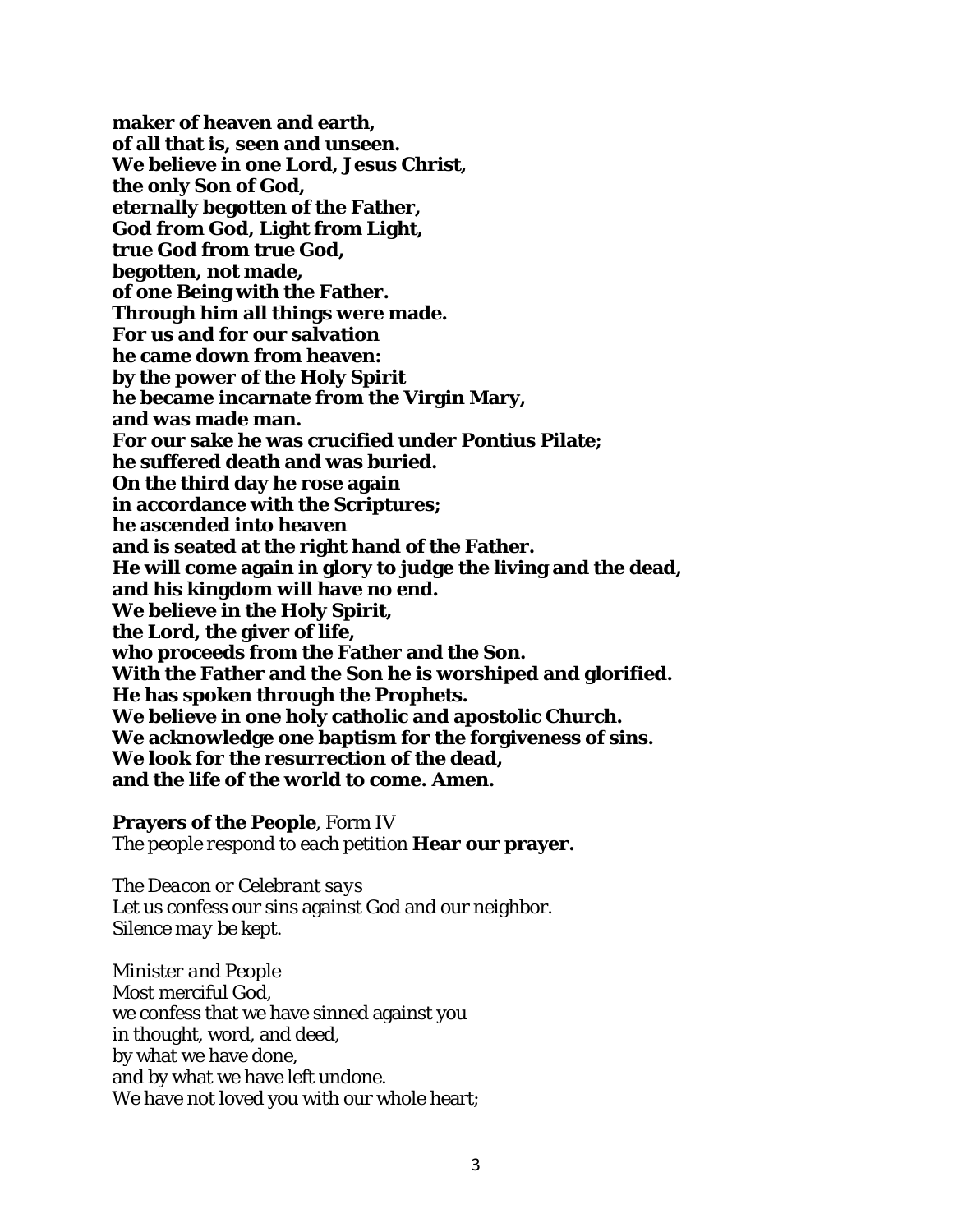we have not loved our neighbors as ourselves. We are truly sorry and we humbly repent. For the sake of your Son Jesus Christ, have mercy on us and forgive us; that we may delight in your will, and walk in your ways, to the glory of your Name. Amen.

### *The Celebrant stands and pronounces absolution.*

*Celebrant* The peace of the Lord be always with you. *People* **And also with you.**  *In offering greeting in the name of the Lord, please respect others' wishes for distance.* 

#### **Announcements**



**Offertory WLP 805** "I want Jesus to walk with me" *(Negro Spiritual)*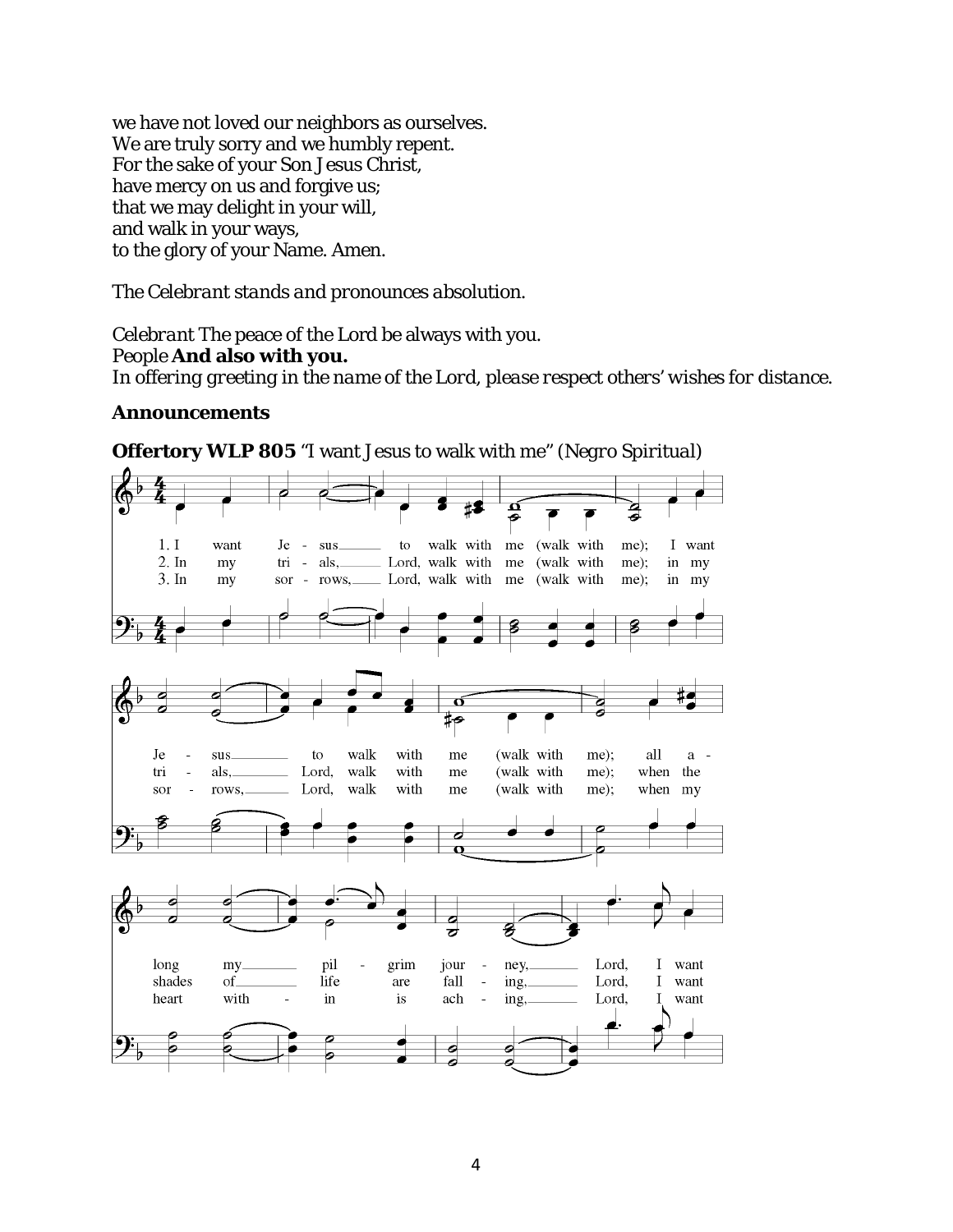

**The Great Thanksgiving** (Eucharistic Prayer A)

*Celebrant* The Lord be with you.

*People* **And also with you.** 

*Celebrant* Lift up your hearts.

*People* **We lift them to the Lord.** 

*Celebrant* Let us give thanks to the Lord our God.

*People* **It is right to give him thanks and praise.** 

*The Celebrant continues* 

It is right, and a good and joyful thing . . . to proclaim the glory of your Name:

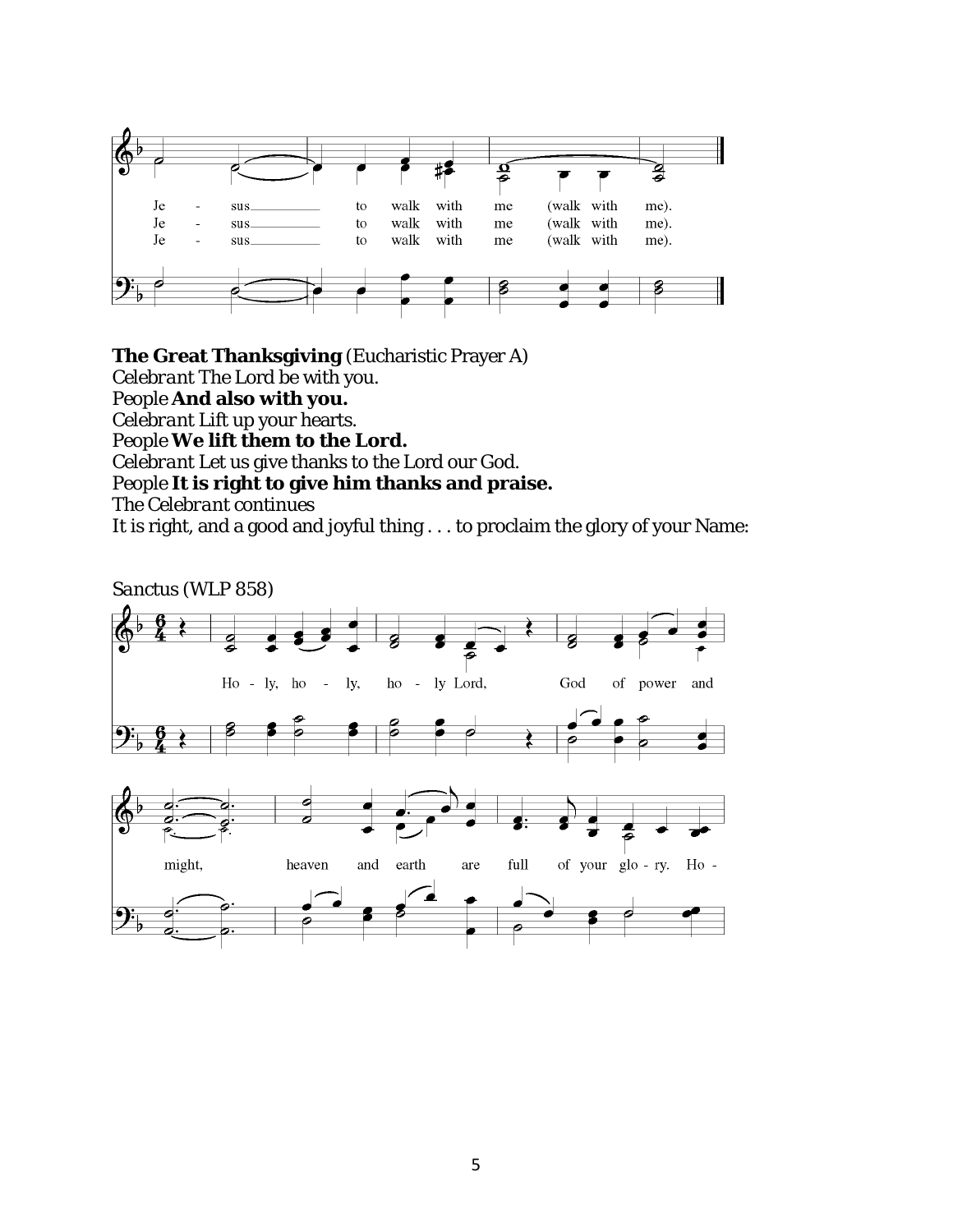

*The Celebrant continues* Holy and gracious Father . . . . Therefore we proclaim the mystery of faith:

# *Celebrant and People*  **Christ has died. Christ is risen. Christ will come again.**

*Celebrant* We celebrate the memorial of our redemption . . . now and for ever. *People* **AMEN.** 

*Celebrant* As our Savior Christ has taught us, we now pray. *All*  **Our Father in heaven, hallowed be your Name, your kingdom come, your will be done, on earth as in heaven.**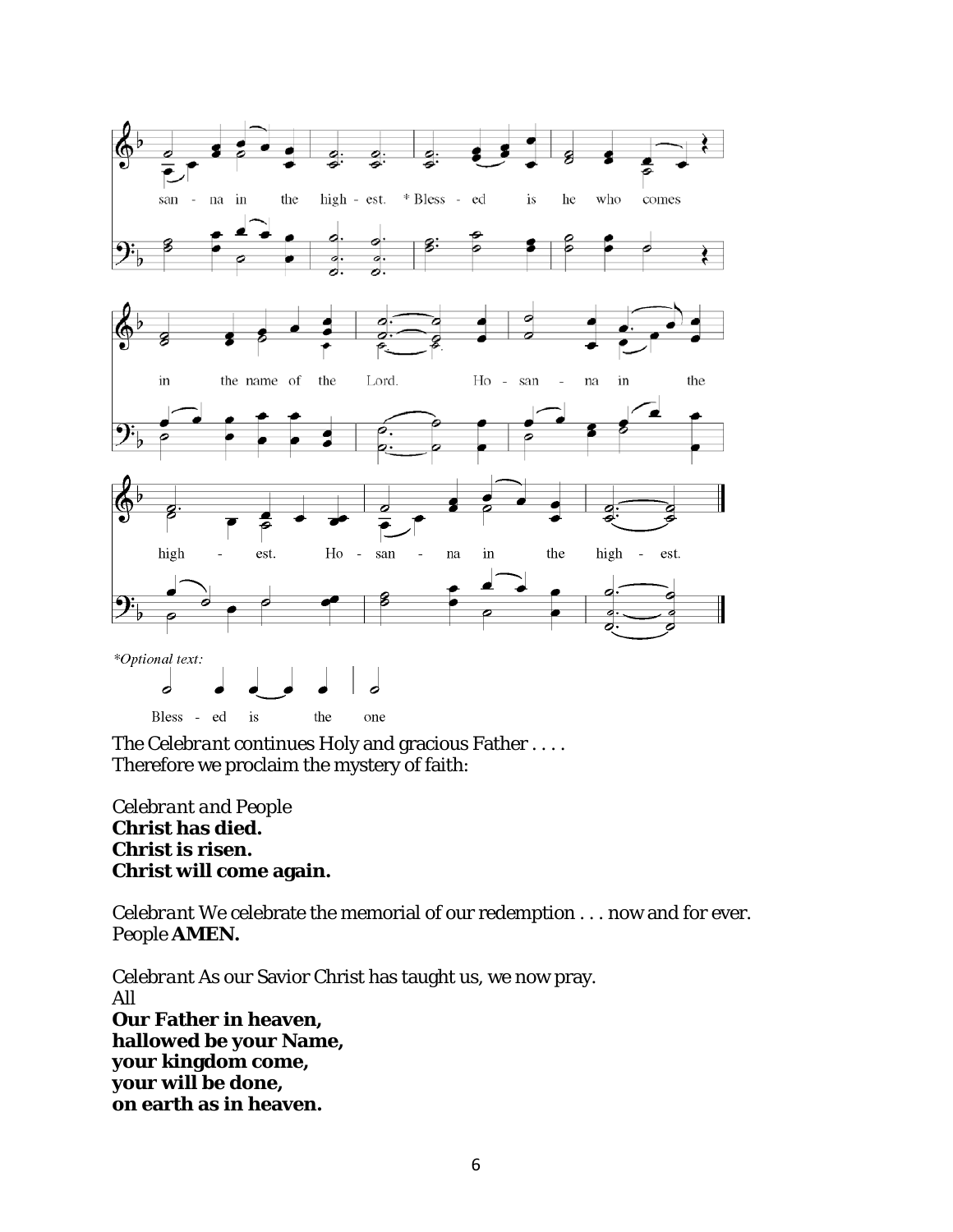**Give us today our daily bread. Forgive us our sins as we forgive those who sin against us. Save us from the time of trial, and deliver us from evil. For the kingdom, the power, and the glory are yours, now and for ever. Amen.** 

*The Celebrant breaks the consecrated Bread. A period of silence is kept.* 

**Fraction Anthem** (Hymnal, S155)

*When Bread and Wine are ready for distribution, the Celebrant says*  The gifts of God for the people of God.

### **Communion of the People**

*All baptized Christians are welcome to receive Communion. Gluten-free wafers are available; simply ask the priest. To drink from the common cup (fully vaccinated people only) turn left after receiving the consecrated Bread. To share a chalice within your household, turn right.*

#### **Sending forth of Eucharistic Visitors** *(when needed)*

(in unison) **In the name of this parish, we send you forth bearing these holy gifts, that those to whom you go may share with us in the communion of Christ's body and blood. We who are many are one body, because we all share one bread, one cup.** 

*After Communion, the Celebrant says*  Let us pray

#### *Celebrant and People*

**Eternal God, heavenly Father, you have graciously accepted us as living members of your Son our Savior Jesus Christ, and you have fed us with spiritual food in the Sacrament of his Body and Blood. Send us now into the world in peace, and grant us strength and courage to love and serve you with gladness and singleness of heart; through Christ our Lord. Amen.** 

*The Celebrant blesses the People, who respond* **Amen.** 

**Hymn 535** "Ye servants of God, your Master proclaim*" (Paderborn)*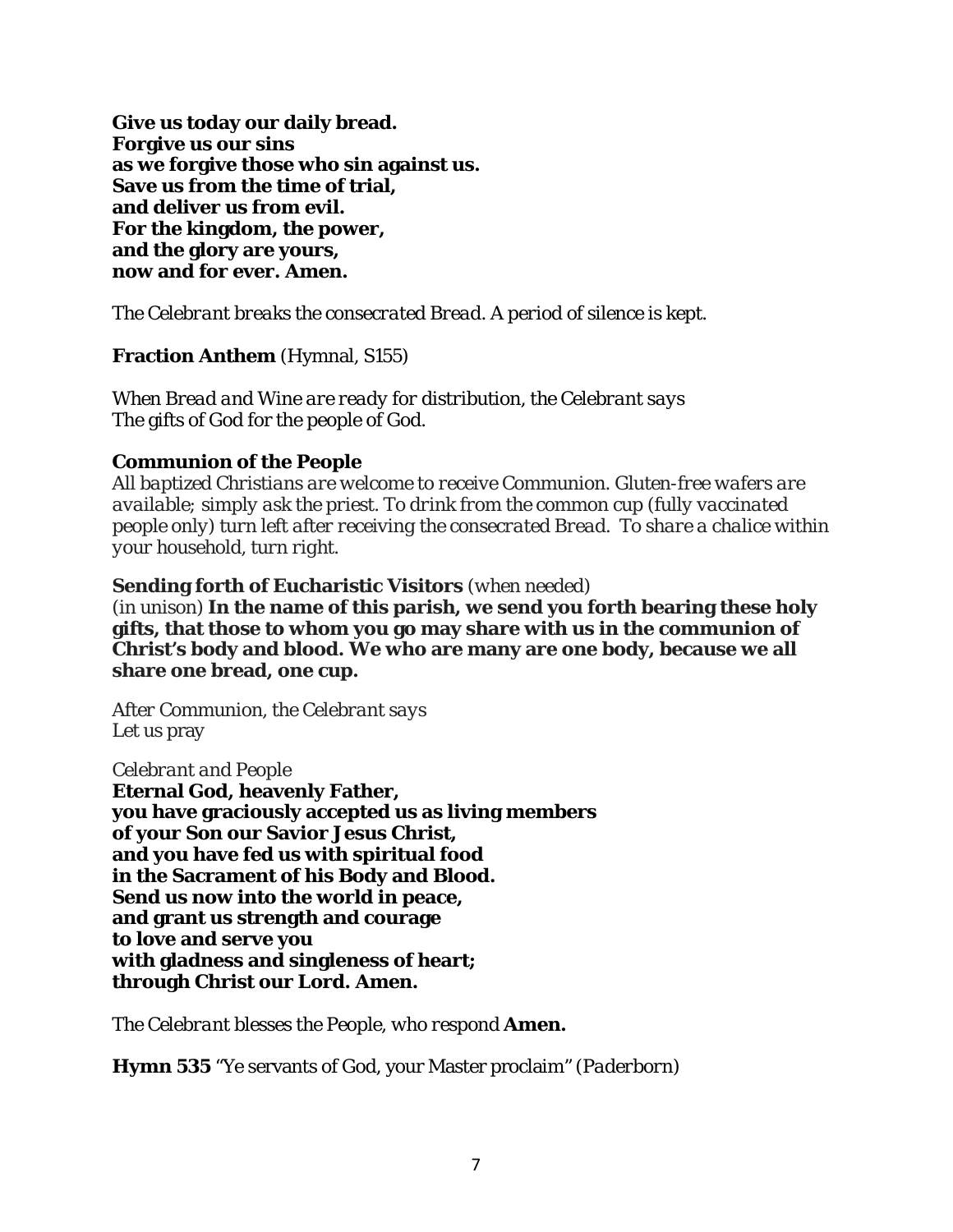#### *A Deacon dismisses the People, who respond*  **Thanks be to God.**

# **Postlude**

*The opening acclamation is from* Enriching Our Worship 1 *authorized by General Convention. The hymn and* Sanctus *are used by permission via riteseries.org.* 

**The arrangement at the Altar today** is given to the greater glory of God in thanksgiving for the Ordination to the Priesthood of David Goodpaster.

Readers –Beth Wiley, Julia Bates Intercessor –George Dick Audio – Meghan Mazur Ushers – Betty Barton Blythe, Beth Wiley Tellers – Beth Wiley Flowers – Ken & Lynn Taylor Altar Guild – George Dick

**Anglican Cycle of Prayer:** The Church of North India (United) **Diocesan Cycle of Prayer**: Grace Chapel, Rossview

**Prayer Requests:** Abu-Ali Abdur'Rahman, Paul Cahoon, Alison Cane, Corky Carlisle, Barb Ford, Catherine Garcia, John Gatta, Anne Griffin, Misty Isbel, Ariel Jones, David Kearley, Michelle King, Sandy King, Thressa Privett, George Ramseur, Jennifer Sturgis Roberts and Agnes Wagner.

**The Departed:** Vickie Hawkins Sholey

**Birthdays**: Karen Meridith, Paul Cahoon, Lane Beaumont, Alex Hoole

**8:30 am Holy Eucharist in the church** for those fully vaccinated plus at least 2weeks.

**The 8:30am service is also livestreamed** on our Facebook page. It is available there and on our YouTube channel at 11am and afterward.

**10:00am Holy Eucharist** outside for all with outdoor nursery provided (In case of rain, the 10:00 service will take place in the church with open windows, curtailed singing, and no nursery.)

**Congratulations to the Rev. David Goodpaster**, CAC Director and Curate, on his ordination to the priesthood yesterday! If you would like to contribute to his discretionary fund, please make your check out to St. Mark & St. Paul and put "Curate's Discretionary Fund" in the memo line.

**Home Communion** is available from the clergy and lay Eucharistic Visitors; please contact Deacon Betty Carpenter at deacon@oteyparish.org.

**CAC serves those in need** with food and in other ways 9 to 11am, Monday through Friday. Please call 931-598-5927.